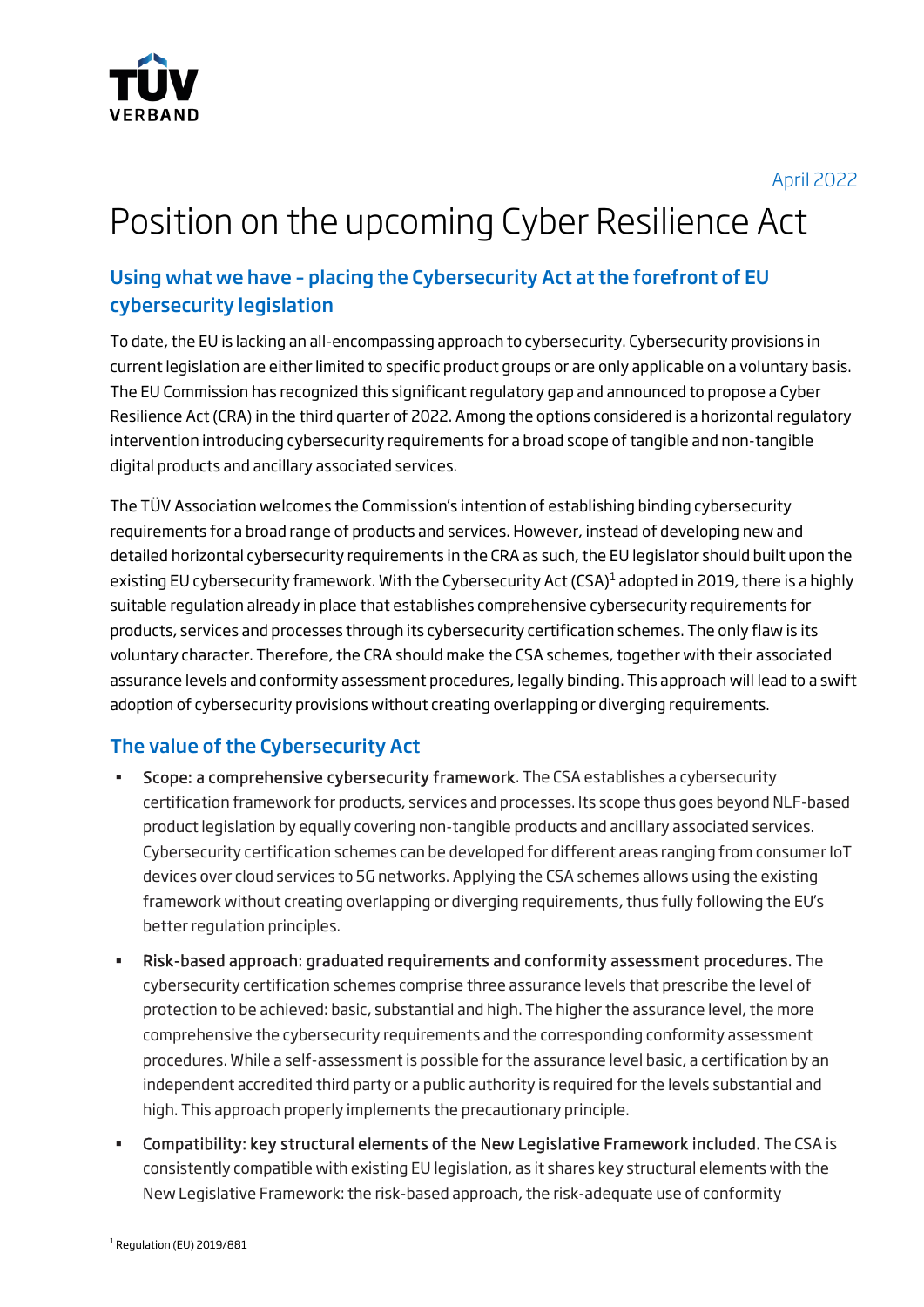

Page 2 of 3

assessment procedures, the presumption of conformity, the incorporation of harmonised standards as well as the instrument of accreditation for conformity assessment bodies. It is therefore wellsuited to form the regulatory core of the CRA.

- Governance: well-established institutions and structures. The CSA has set up a well-established governance process with ENISA taking the lead as responsible agency for the development of the cybersecurity certification schemes. Stakeholder participation is properly ensured through the Stakeholder Cybersecurity Certification Group and the European Cybersecurity Certification Group.
- Timeframe: several schemes in process. ENISA is currently developing three cybersecurity certification schemes, notably a scheme for common criteria<sup>2</sup>, 5G<sup>3</sup> and cloud services<sup>4</sup>, which are expected to be published soon. Further schemes are already envisaged, including schemes for IoT consumer products and for IoT industrial products. Applying the CSA schemes allows a swift adoption of cybersecurity requirements to be complied with.

## Policy recommendation: making the schemes of the Cybersecurity Act binding through the Cyber Resilience Act

- Formulate only the overarching cybersecurity requirement in the CRA: As regards cybersecurity requirements, the CRA should only formulate the basic provision to ensure a risk-adequate protection (robustness) against cyberattacks. It is to be applied to all harmonised and nonharmonised tangible and non-tangible digital products and ancillary associated services covered under this act.
- Make the CSA scheme binding through a direct reference clause in the CRA: For the detailed cybersecurity requirements, the CRA should directly refer to the CSA schemes by making their application mandatory for the respective group (e.g. consumer IoT devices, cloud services, 5G networks etc.). A general reference clause could be used for that.
- Include a conflict-of-law rule: The CRA should include a general conflict-of-law rule to avoid overlaps or diverging cybersecurity requirements between the CRA and sector specific legislation<sup>5</sup>. If the CSA and its schemes stipulate more stringent cybersecurity requirements than the sectorspecific harmonisation legislation, the schemes should take precedence.

#### Suggested wording for the key provision of the Cyber Resilience Act:

"The product, ICT product, ICT service or ICT process shall be constructed, designed or built in such a way that it offers risk-adequate protection (robustness) against cyber-attacks, i.e. in particular that a cyber-attack on the ICT product, ICT service or ICT process must not impair the legal rights of users or third parties, in particular the protection of life and limb, including privacy. Within this, the specifications of the respective relevant schemes of the CSA including their risk assessment level must be complied with."<sup>6</sup>

4 EU Cybersecurity Certification Scheme for Cloud Services

<sup>6</sup> Please refer to the supplementary expert opinion on the compatibility between the CSA and the NLF by Prof Gerald Spindler, page 32.

<sup>&</sup>lt;sup>2</sup> Common Criteria based European Cybersecurity Certification Scheme

<sup>&</sup>lt;sup>3</sup> EU 5G Cybersecurity Certification Scheme

<sup>&</sup>lt;sup>5</sup> For example the Medical Devices Regulation ((EU) 2017/745) & the Machinery Regulation proposal (COM(2021) 202)